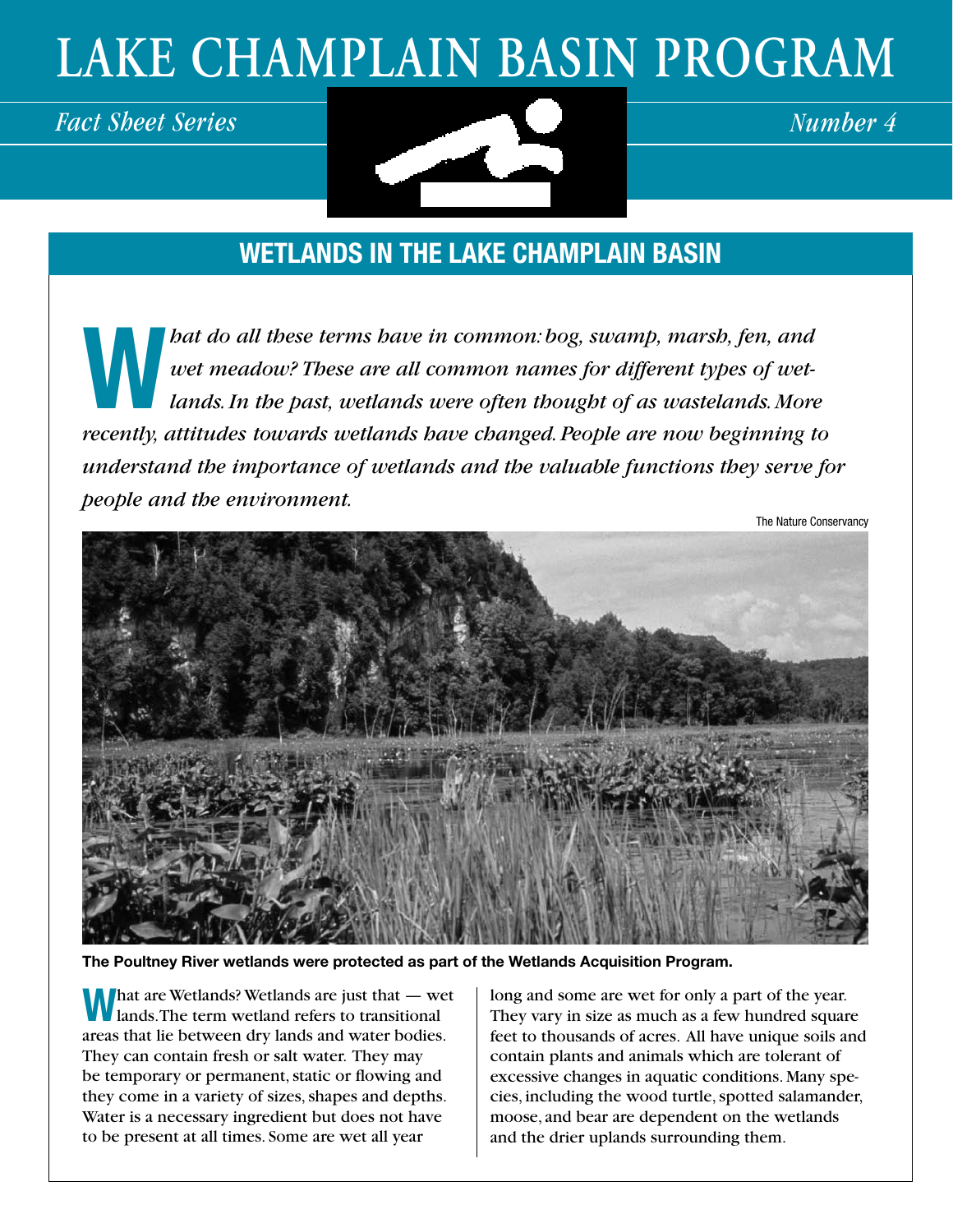#### **Wetlands In The Lake Champlain Basin**

• More than 300,000 acres of wetlands are found in the Lake Champlain Basin. Based on National Wetland Inventory (NWI) maps for Vermont, over 128,000 acres of wetlands have been identified in the Vermont portion of the Basin. Wetland acreage estimated from New York inventory maps indicate more than 200,000 acres exist in the New York portion of the Basin.

• During the 1970's, the Lake Champlain Basin Study, conducted by the New England River Basins Commission, identified 42 major wetlands of at least 50 acres or larger along the shores of Lake Champlain.

• Compared to other landscape types, wetlands have a high diversity of wildlife species including some of the regions threatened and endangered species. Songbirds, raptors, reptiles, amphibians, and aquatic mammals all live within wetland habitats. Other species, such as bear and moose, can also be found.

• In the Lake Champlain Basin a number of wetland types and plant communities are uncommon. Bogs, fens, alpine peatlands, cedar swamps, and black gum swamps are all examples of rare plant communities. Lake Champlain wetlands also attract rare and unique visitors, like the gyrfalcon. Due to the large number of plants and animals found in these areas, they contribute significantly to the biological diversity of the Basin.

• Lake Champlain Basin wetlands are located on the Atlantic flyway, a migratory corridor for waterfowl and other birds. They provide critical resting and feeding sites during fall and spring migration. Between 20,000 and 40,000 ducks and geese have been counted on flights during early October. Over 30 species of waterfowl nest and raise their young in the Lake Champlain Basin annually, including black ducks, wood ducks, mallards, common goldeneyes, hooded mergansers, and Canada geese.

• Certain Lake Champlain fish species, such as the northern pike, require wetlands as spawning grounds and as nursery areas for their young.

• Wetlands in the Basin maintain and improve water quality in Lake Champlain by removing nutrients, processing chemical and organic waste and trapping sediments carried by stormwater. This occurs because wetland vegetation acts like a sieve and catches much of the sediment being carried in the water.



#### **Common Wetland Types**

**Bog:** a wetland that accumulates peat, receives water mostly by precipitation, and is dominated by plants such as spaghnum mosses, bog laurel, pitcher plants, blueberry, and cranberry.

**Wooded swamp/Bottomland forest:** a wetland with trees over 20 feet tall, including cedar, red maple, silver maple, and black ash.

**Shrub swamp:** a wetland with woody shrubs less than 20 feet tall, such as speckled alder and various species of willow and dogwoods.

**Marsh:** a frequently or continually flooded wetland found at the edges of water bodies. Marshes have mostly emergent plants (plants that stick up above the surface of the water), such as cattails and rushes.

**Wet Meadow:** a wetland dominated by sedges and grasses with water-logged soils near the surface but without standing water for most of the year.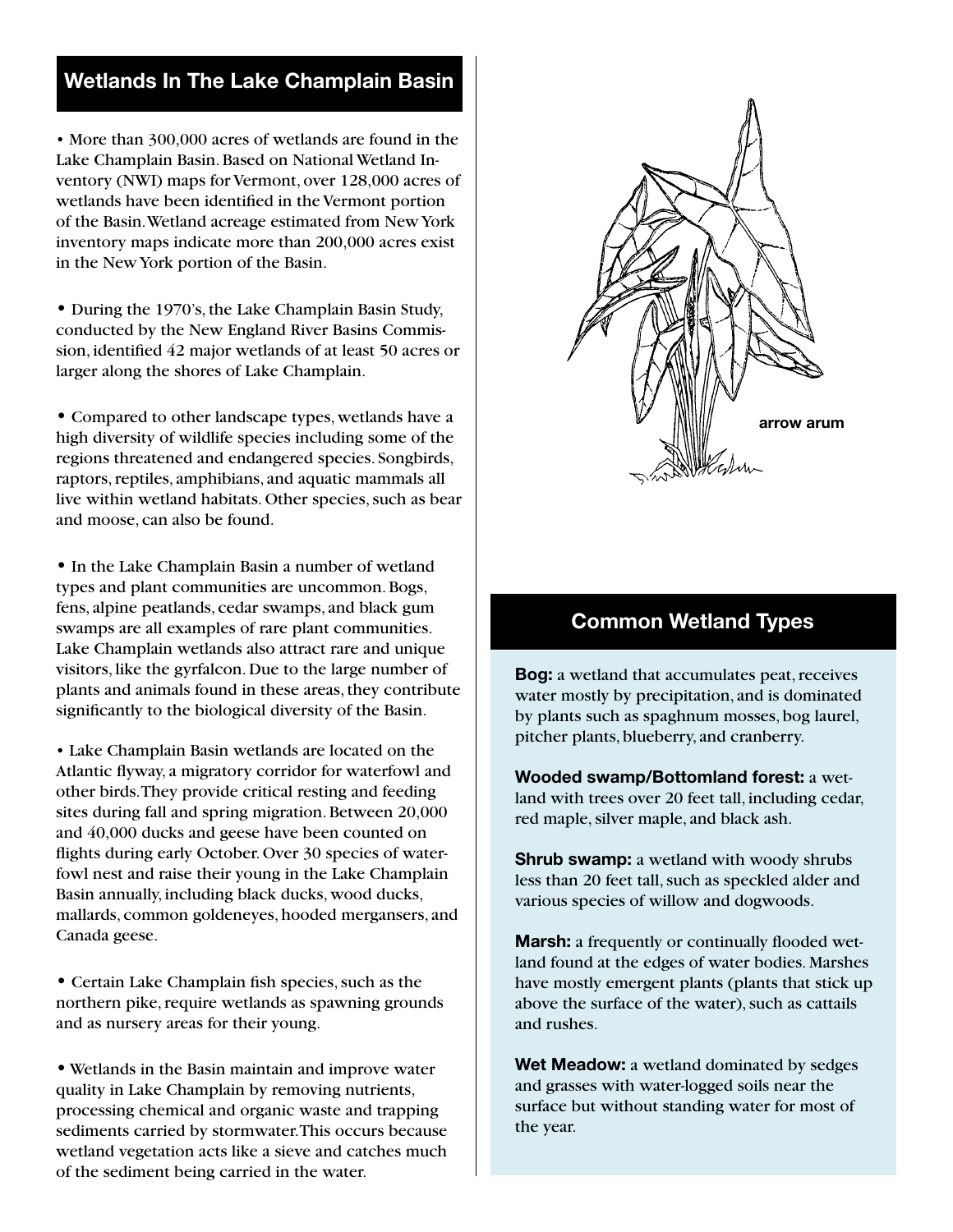### **What is Being Done to Protect and Manage Wetlands?**

#### **The State of New York**

The State of New York has regulated wetlands<br>
under the Freshwater Wetlands Act since 1975. With the exception of the Adirondack Park, only wetlands larger than 12.4 acres, or certain wetlands of unusual local significance, are regulated. In the Adirondack Park, all wetlands larger than one acre, or wetlands of any size when adjacent to a water body are protected. Both the New York State Department of Environmental Conservation (NYSDEC) and the Adirondack Park Agency (APA) are responsible for protecting and managing wetlands in the Lake Champlain Basin.

#### **The State of Vermont**

The Vermont Wetlands Act was enacted in 1986, establishing the statutory framework for identifying and protecting Vermont's wetlands. The Act authorized Vermont's Water Resources Panel to adopt rules which apply to those wetlands which are "so significant that they merit protection." Unlike New York's wetland law which is based on size, Vermont's law is based on the functions and values of wetlands. Wetlands also receive protection under Act 250, Vermont's development control law. The Vermont Agency of Natural Resources (VT ANR) is responsible for protecting and managing wetlands in Vermont.

#### **Federal Agencies**

Several federal agencies are also involved in wet-<br>lands protection and management in the Lake Champlain Basin. The primary regulatory program is jointly administered by the U.S. Army Corps of Engineers and the U.S. Environmental Protection Agency (USEPA) under Section 404 of the Clean Water Act. The Section 404 program is administered in close coordination with the U.S. Fish and Wildlife Service (USFWS) and the National Marine Fisheries Service. The USFWS also maintains and enhances wetlands on lands in the National Wildlife Refuge system, acquires high priority wetlands and provides funding and technical assistance for restoring wetlands on private land. Two U.S. Department of Agriculture agencies, the Farm Services Agency and the Natural Resources Conservation Service are also responsible for wetland management on agricultural lands.

#### **Wetland Inventories**

The NYSDEC, in cooperation with the USFWS's National Wetlands Inventory (NWI), undertook a project funded by the Lake Champlain Basin Program (LCBP) in 1994 to complete wetland inventory maps for the New York portion of the Lake Champlain Basin. Maps may be obtained from the NYSDEC or the NWI office of the USFWS. The new maps increase the wetlands database by including most wetlands under 12.4 acres and areas not in the Adirondack Park.

#### **Lake Champlain Wetlands Restoration Project**

This pilot project to restore drained wetlands in the Basin began in 1993. The program is administered through the USFWS Partners for Wildlife Program in partnership with the NYSDEC, VT ANR, US EPA, and willing private landowners. The project provides funding and technical assistance to landowners for wetland restoration on their property. As of 2006, over 1,480 acres had been restored.



**Wetland Restoration, Senn property, Essex Junction, VT.**

USFWS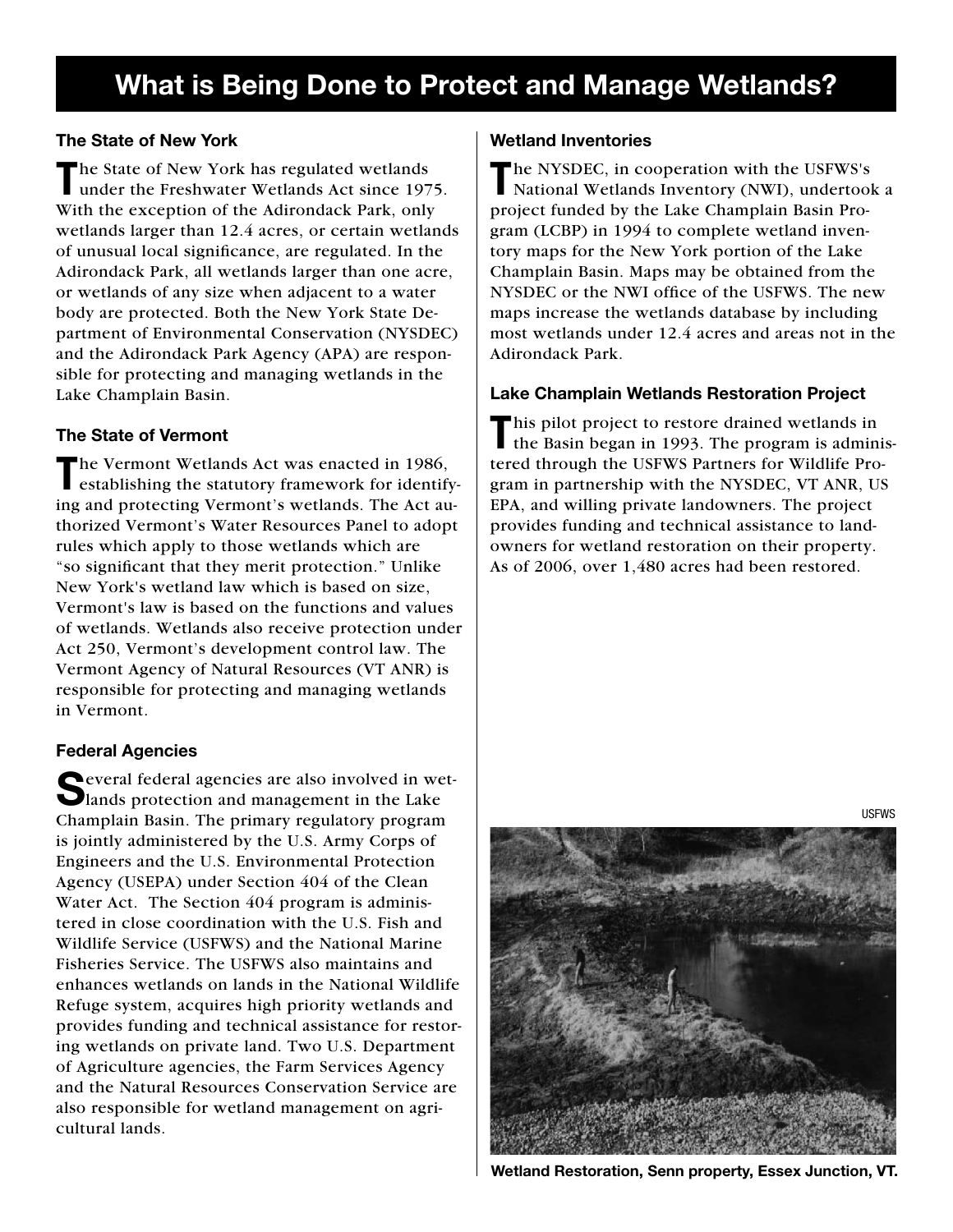**T**he Wetlands Reserve Program is a nationwide program to restore wetlands on agricultural lands administered by the USDA Natural Resource Conservation Service. As of 2006, this program had protected and/or restored 555 acres of wetlands and buffers in the Vermont portion of the Basin. In the New York portion of the Basin, 279 acres were restored between 1996 and 2006 and more projects are underway. To participate in this program, willing landowners are paid for a perpetual easement on agricultural properties and reimbursed for costs.

#### **Lake Champlain Wetlands Acquisition Strategy**

The Wetlands Acquisition Strategy works with willing landowners to permanently protect important wetlands. The LCBP supported the initial study to prioritize wetlands for acquisition, completed by The Nature Conservancy (TNC) in 1994. This resulted in over \$1.4 million in awards under the federal North American Wetlands Conservation Act. So far, nearly 8,000 acres of wetlands and surrounding areas have been acquired for protection. The Vermont Chapter of the Nature Conservancy is coordinating the project. Partners include the Adirondack and Eastern New York Chapters of the Nature Conservancy, Vermont Fish and Wildlife Department, VTANR, the NYSDEC, and other organizations along with landowners.

#### **Lake Champlain Wetlands Contacts**

VT DEC - Vermont Wetlands Office (802) 241-3770 www.anr.state.vt.us/dec/waterq/wetlands.htm

New York State DEC (518) 897-1291 www.dec.ny.gov/lands/4937.html

Adirondack Park Agency (518) 891-4050 www.apa.state.ny.us

USFWS: Lake Champlain Ecosystem Team (802) 872-0629 www.fws.gov/r5lcfwro/complex.htm

US Environmental Protection Agency Boston: (617) 565-3420 NY: (212) 637-3000 www.epa.gov/owow/wetlands

Army Corps of Engineers VT: (802) 655-0334 NY: (917) 790-8007 www.usace.army.mil



**raccoon**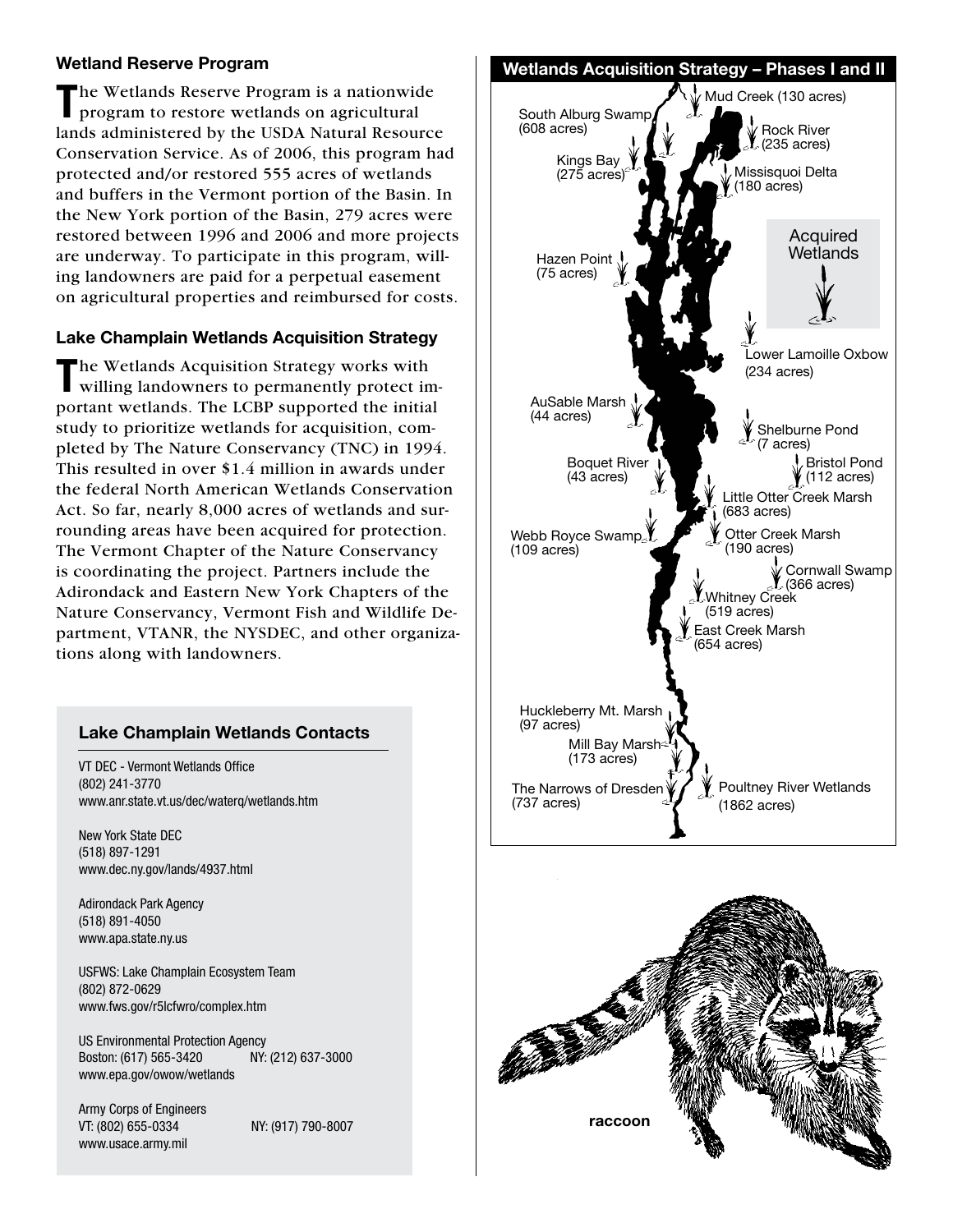#### **Fish and Wildlife**

*Metlands are some of the Earth's most produc*tive ecosystems. More plants and animals are found per acre in a wetland than in any other type of environment. Many wildlife species depend on wetlands for all or a portion of their life cycle. Wetlands are crucial for waterfowl nesting, fish breeding and migratory bird resting stops. They also provide habitat for many diverse species including endangered species, such as the common tern and bald eagle.

#### **Floods and Erosion**

Wetlands soak up and store water during<br>heavy rains and snow melts. Wetland vegetation prevents flooding by slowing down the flow of water, which allows the water to drain through the soil, replenishing the groundwater supply or slowly releasing it back into the system. Wetlands also protect against soil erosion from waves and currents by acting as shoreline buffers.

#### **Protecting Water Quality**

**Healthy wetlands intercept many pollutants** and prevent them from entering lakes, streams and rivers because they act as buffers between land and water bodies. By slowing down the flow of water, wetlands allow sediments to settle out and help break down toxic substances through biological processes. Wetland plants also absorb excess nutrients including phosphorus.

#### **Other Human Values**

**M** any people value wetlands for recreation, aesthetic beauty, educational opportunities, and economic benefits. Popular activities include hiking, boating, hunting, fishing, photography, trapping, and bird watching. Wetlands provide consumer products, including wild rice, cranberries, fish, wildlife, and timber. By providing beautiful open spaces, wetlands also enhance the quality of life, the value of land, and tourism.

**painted turtle**



#### **Wetland Threats and Losses**



**T**wenty years ago wetland loss was primarily due to agricultural and large-scale development projects. Today wetlands are incrementally destroyed by smaller, more numerous projects, many of which are less than one acre and scattered throughout the Lake Champlain Basin. Threats to wetlands include:

#### *Human Activities:*

- pollution (point and nonpoint source);
- urban and suburban development;
- agricultural activities;
- pond and lake construction;
- mining; and
- fragmentation of large wetland systems.

The Natural Resources Conservation Service (NRCS) estimates that as much as 50 percent of the annual wetland loss in Vermont may be associated with wetland conversion for agricultural activities. Population growth and associated urbanization also have a significant effect.

#### *Natural Threats:*

- erosion;
- droughts;
- overgrazing by wildlife; and

• the influx of nonnative nuisance species such as purple loosestrife, common reed (phragmites), water chestnut, and Eurasian watermilfoil. These new species displace native species, such as cattails and sedges, and degrade wildlife habitat and native plant communities in the wetlands.